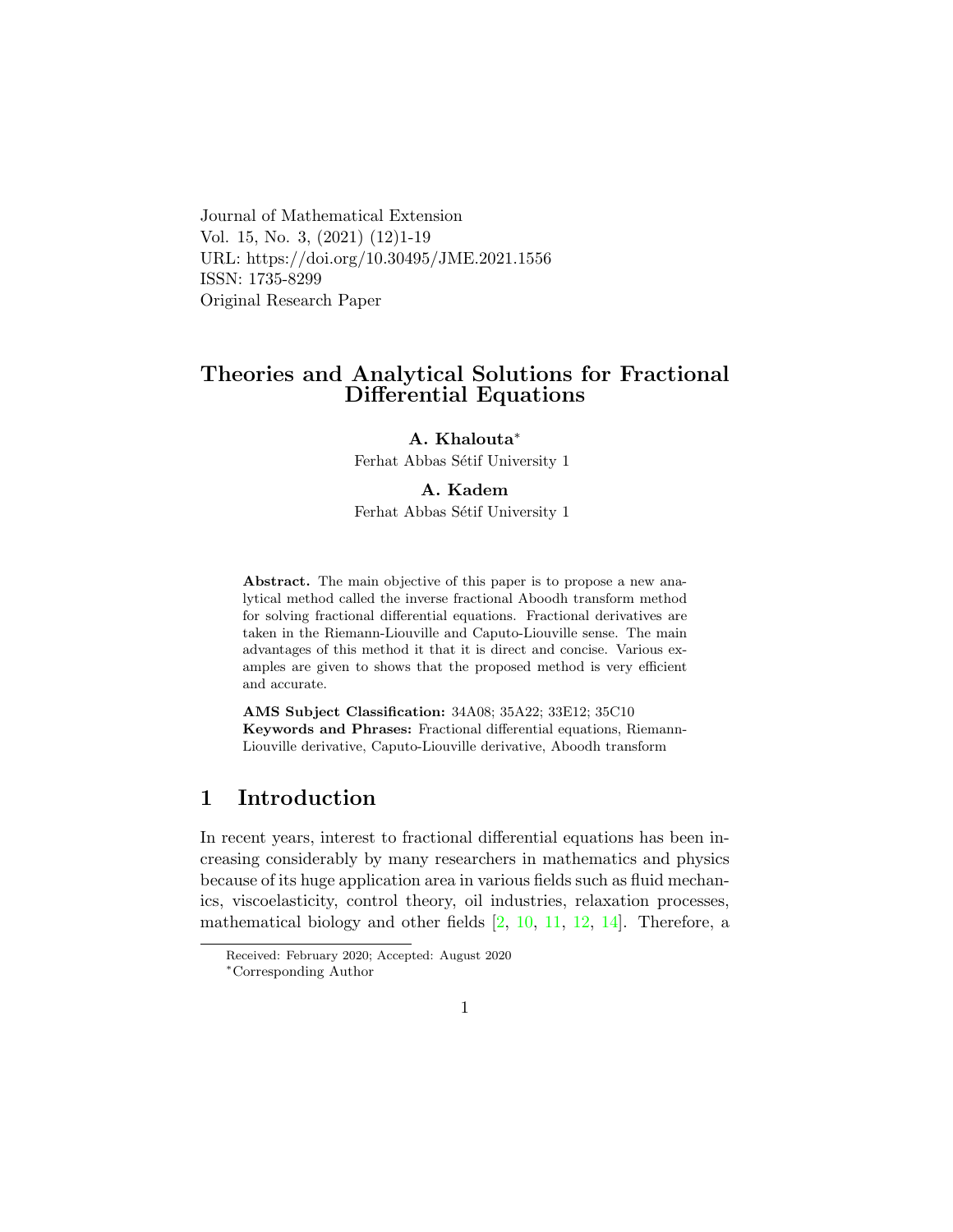great deal of literature has been provided to create solutions for fractional differential equations as several powerful methods have been proposed to obtain approximate and exact solutions to fractional differential equations such as: Adomian decomposition method [\[8\]](#page-16-2), variational iteration method [\[22\]](#page-18-0), fractional difference method [\[23\]](#page-18-1), differential transform method [\[3\]](#page-16-3), homotopy analysis method [\[9\]](#page-16-4), homotopy perturbation method [\[22\]](#page-18-0), fractional reduced differential transform method (FRDTM) [\[13\]](#page-17-3), fractional residual power series method (FRPSM) [\[15\]](#page-17-4).

The integral transform method is an important mathematical technique. With the help of this technique, fractional differential equations which have difficult solution procedure can be converted into well-known algebraic equations which can be easily solved. There are many integral transforms for solving these type of problems are expressed in the literature such as the Laplace transform  $[19]$ , the Fourier Transform  $[20]$ , the Mellin transform [\[7\]](#page-16-5).

In this paper we propose a new analytical method called the inverse fractional Aboodh transform method for solving fractional differential equations. To ensure the accuracy and effectiveness of the proposed method it will be applied to obtain exact solution of Bagley-Torvik equation with Caputo-Liouville fractional derivative of the form

$$
y''(t) + C D^{3/2}y(t) + y(t) = f(t),
$$

subject to the initial conditions

$$
y(0) = y_0, y'(0) = y_1.
$$

Here  $y(t)$  is the solution of the equation and  $f(t)$  is a continuous function.

The Bagley-Torvik equation is a prototype fractional differential equation that was proposed by Bagley and Torvik as an application of fractional calculus to the theory of viscoelasticity  $[4, 5, 25]$  $[4, 5, 25]$  $[4, 5, 25]$  $[4, 5, 25]$ . This equation plays an important role in a large number of applied science and engineering problems. More specifically, any linearly damping fractional oscillator with a damping term has a 3/2−order fractional derivative can be represented by the Bagley-Torvik equation. Particularly, the equation with 1/2−order derivative or 3/2−order derivative can predict the models with materials where damping depends on frequency. It can also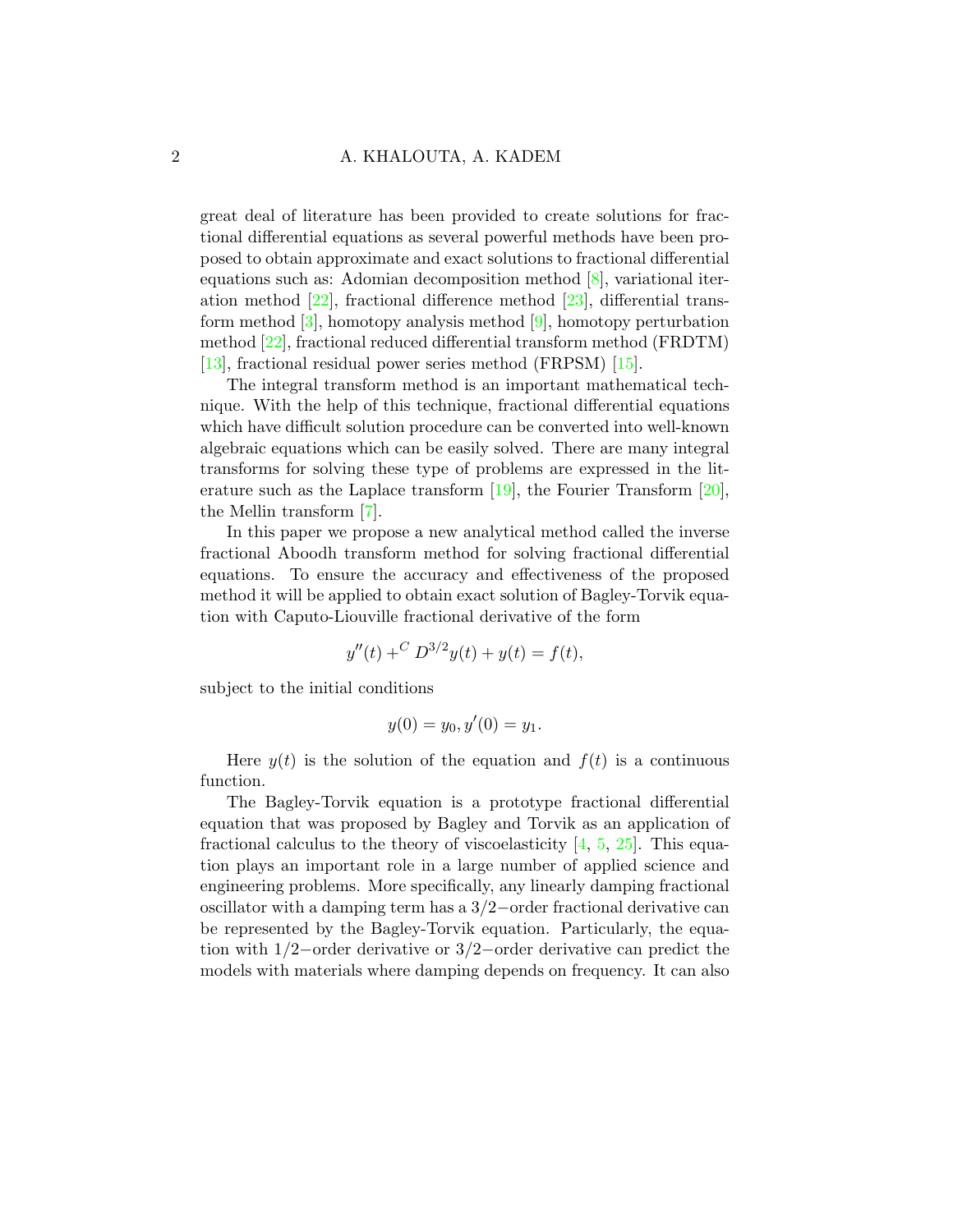describe motion of real physical systems, the modeling of the motion of a rigid plate immersed in a viscous fluid and a gas in a fluid respectively.

The rest of this paper is arranged as follows. In Section 2, we give some definitions and properties of fractional calculus theory. In Section 3, we present the mains results related to the inverse fractional Aboodh transform method. In Section 4, we explain the methodology of the proposed method through some examples of fractional differential equations. Section 5, is for discussion and conclusion of this paper.

# 2 Preliminaries

In this section, we give some basic definitions and properties of the fractional calculus theory which can be found in [\[16,](#page-17-7) [21,](#page-18-3) [23\]](#page-18-1).

Definition 2.1. The Gamma function is defined as

$$
\Gamma(\alpha) = \int_{0}^{\infty} t^{\alpha - 1} e^{-t} dt,
$$

where  $Re(\alpha) > 0$ .

Definition 2.2. The Riemann-Liouville fractional integral operator of order  $\alpha > 0$  for a function  $y : \mathbb{R}^+ \to \mathbb{R}$ , denoted by  $I^{\alpha}$  is defined as

<span id="page-2-0"></span>
$$
I^{\alpha}y(t) = \frac{1}{\Gamma(\alpha)} \int_{0}^{t} (t - \xi)^{\alpha - 1} y(\xi) d\xi \quad , t > 0.
$$
 (1)

For  $\alpha = 0$ , we set  $I^{\alpha} := I$ , the identity operator.

Definition 2.3. The Riemann-Liouville fractional derivative operator of order  $\alpha > 0$ ,  $n - 1 < \alpha \leq n$ ,  $n \in \mathbb{N}$ , for a function  $y : \mathbb{R}^+ \to \mathbb{R}$ , denoted by  ${}^R D^{\alpha}$  is defined as

<span id="page-2-1"></span>
$$
{}^{R}D^{\alpha}y(t) = D^{n}I^{n-\alpha}y(t)
$$
  
= 
$$
\frac{1}{\Gamma(n-\alpha)}\frac{d^{n}}{dt^{n}}\int_{0}^{t} (t-\xi)^{n-\alpha-1}y(\xi)d\xi, \quad t > 0.
$$
 (2)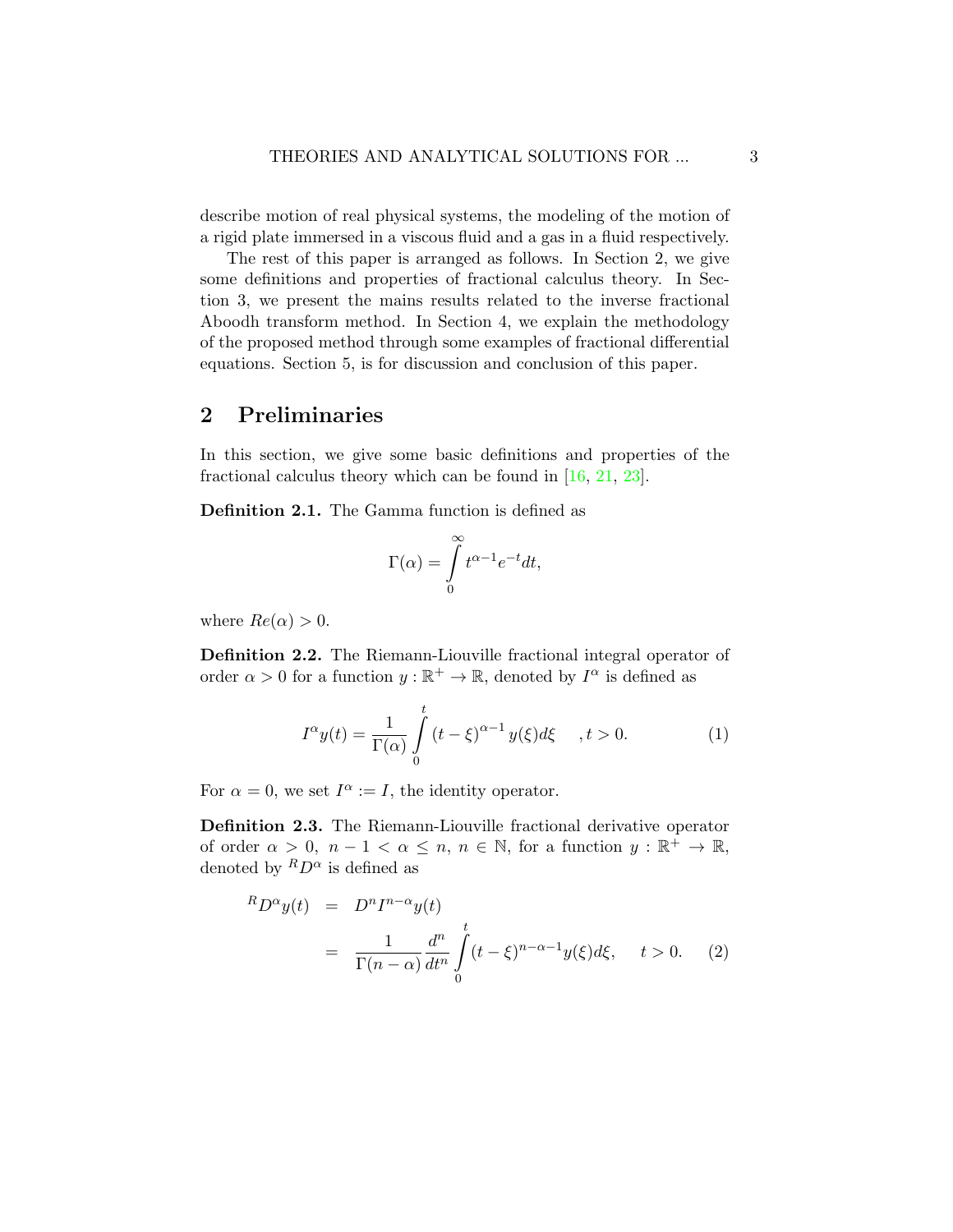Definition 2.4. The Caputo-Liouville fractional derivative operator of order  $\alpha > 0, n - 1 < \alpha \leq n, n \in \mathbb{N}$ , denoted by  ${}^C D^{\alpha}$  is defined as

<span id="page-3-1"></span>
$$
{}^{C}D^{\alpha}y(t) = I^{n-\alpha}D^{n}y(t)
$$
  
= 
$$
\frac{1}{\Gamma(n-\alpha)} \int_{0}^{t} (t-\xi)^{n-\alpha-1}y^{(n)}(\xi)d\xi, \quad t > 0.
$$
 (3)

Definition 2.5. The Mittag-Leffler function is defined as follows

<span id="page-3-0"></span>
$$
E_{\alpha}(z) = \sum_{n=0}^{\infty} \frac{z^n}{\Gamma(n\alpha + 1)}, \quad \alpha \in \mathbb{C}, Re(\alpha) > 0.
$$
 (4)

A further generalization of [\(4\)](#page-3-0) is given in the form

$$
E_{\alpha,\beta}(z) = \sum_{n=0}^{\infty} \frac{z^n}{\Gamma(n\alpha + \beta)}, \quad \alpha, \beta \in \mathbb{C}, Re(\alpha) > 0, Re(\beta) > 0.
$$

For  $\alpha = 1$ ,  $E_{\alpha}(z)$  reduces to  $e^{z}$ .

# 3 Theories of the inverse fractional Aboodh transform method

In this section, we proves six theorems related to the inverse fractional Aboodh transform method.

#### 3.1 Aboodh transform

Recently, Aboodh in [\[1\]](#page-16-8) introduced a new integral transform, called Aboodh transform, which is applied to solve an ordinary and partial differential equations.

Definition 3.1. The Aboodh transform is defined over the set of functions

$$
A = \left\{ y(t) \mid \exists M, k_1, k_2 > 0, |y(t)| < Me^{k_j|t|}, \text{ if } t \in (-1)^j \times [0, \infty) \right\},
$$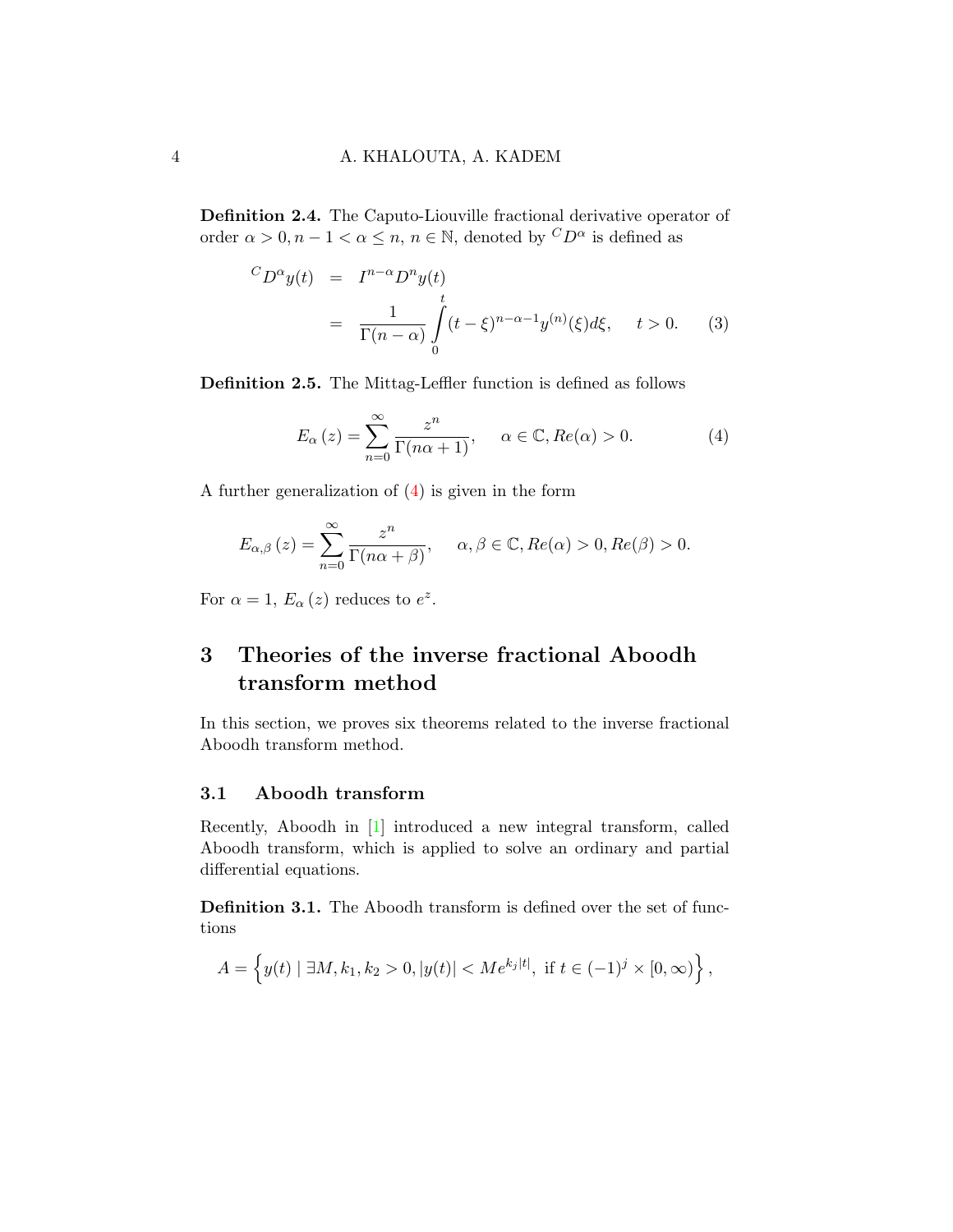by the following integral

$$
\mathcal{A}[y(t)] = K(v) = \frac{1}{v} \int_{0}^{\infty} y(t)e^{-vt}dt, t \ge 0, \quad k_1 < v < k_2,
$$

where  $v$  is the factor of the variable  $t$ .

Some basic properties of the Aboodh transform are given as follows: Property 1: The Aboodh transform is a linear operator. That is, if  $\lambda$  and  $\mu$  are non-zero constants, then

$$
\mathcal{A}\left[\lambda y(t) \pm \mu z(t)\right] = \lambda \mathcal{A}\left[y(t)\right] \pm \mu \mathcal{A}\left[z(t)\right].
$$

**Property 2:** If  $y^{(n)}(t)$  is the n-th derivative of the function  $y(t)$  $\in$  A with respect to "t" then its Aboodh transform is given by

$$
\mathcal{A}\left[y^{(n)}(t)\right] = v^n K(v) - \sum_{k=0}^{n-1} \frac{y^{(k)}(0)}{v^{2-n+k}}.
$$

**Property 3:** (Convolution property) Suppose  $K(v)$  and  $G(v)$  are the Aboodh transforms of  $y(t)$  and  $z(t)$ , respectively, both defined in the set A. Then the Aboodh transform of their convolution is given by

$$
\mathcal{A}[(y * z)(t)] = vK(v)G(v),
$$

where the convolution of two functions is defined by

$$
(y * z) (t) = \int_{0}^{t} y(\xi)z(t - \xi)d\xi = \int_{0}^{t} y(t - \xi)z(\xi)d\xi.
$$

Property 4: Some special Aboodh transforms

$$
\mathcal{A}(1) = \frac{1}{v^2},
$$
  
\n
$$
\mathcal{A}(t) = \frac{1}{v^3},
$$
  
\n
$$
\mathcal{A}(t^n) = \frac{n!}{v^{n+2}}, \quad n = 0, 1, 2, ...
$$

**Property 5:** The Aboodh transform of  $t^{\alpha}$  is given by

$$
\mathcal{A}[t^{\alpha}] = \frac{\Gamma(\alpha+1)}{v^{\alpha+2}}, \quad \alpha \ge 0.
$$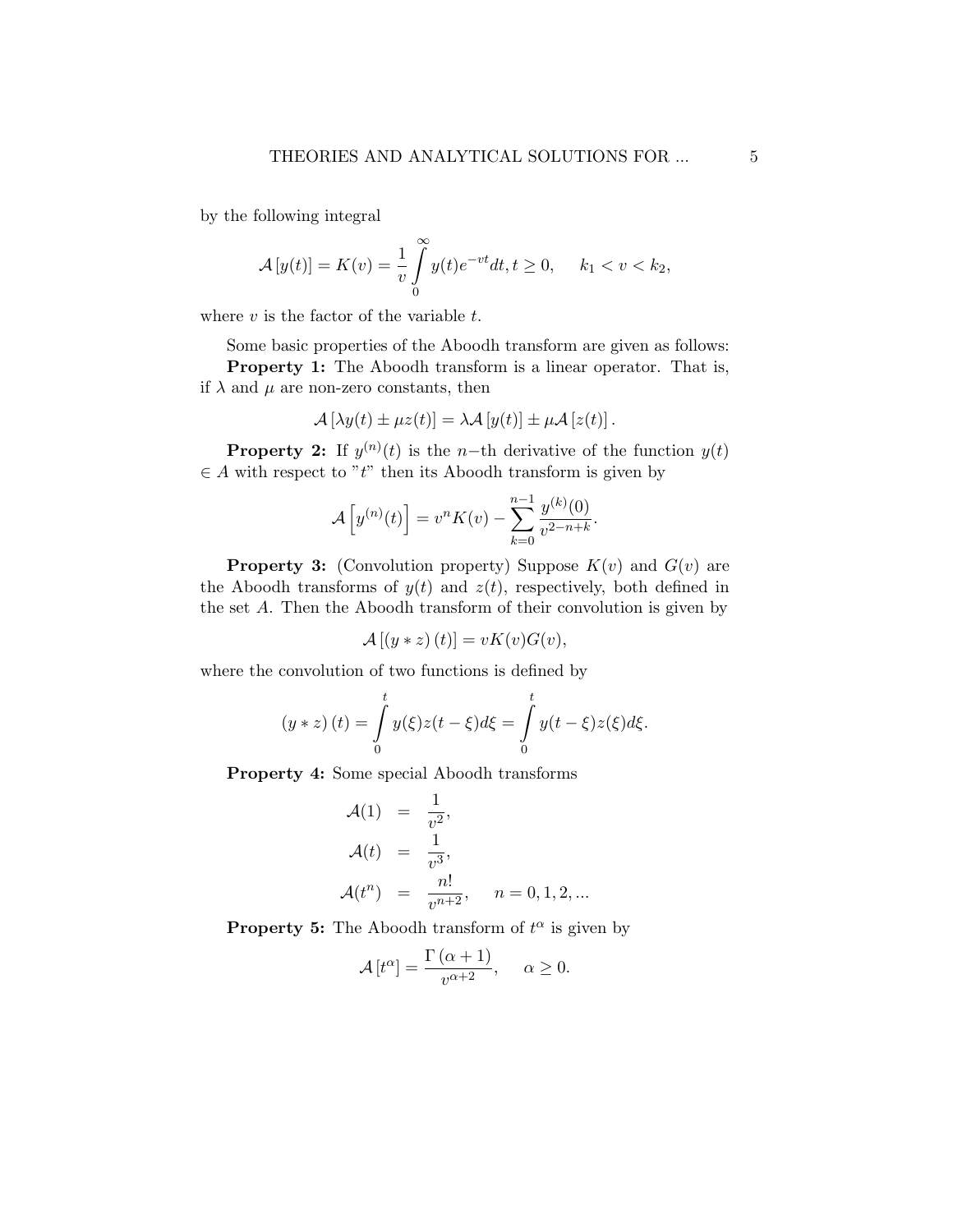### 3.2 Inverse Aboodh transform

Now, we give the proof of Theorems [3.2,](#page-5-0) [3.3](#page-6-0) and [3.4.](#page-7-0) which are useful for finding the inverse Aboodh transform function

$$
y(t) = \mathcal{A}^{-1}[K(v)].
$$

<span id="page-5-0"></span>**Theorem 3.2.** If  $\alpha, \beta > 0, a \in \mathbb{R}$ , and  $|a| < v^{\alpha}$ , then we have the inverse Aboodh transform formula

<span id="page-5-1"></span>
$$
\mathcal{A}^{-1}\left[\frac{v^{\alpha-\beta-1}}{v^{\alpha}+a}\right] = t^{\beta-1}E_{\alpha,\beta}(-at^{\alpha}).\tag{5}
$$

Proof. First, we take the Aboodh transform of the right-hand side of Eq.  $(5)$  to get

<span id="page-5-3"></span>
$$
\mathcal{A}\left[t^{\beta-1}E_{\alpha,\beta}(-at^{\alpha})\right] = \frac{1}{v}\int_{0}^{\infty}e^{-vt}t^{\beta-1}E_{\alpha,\beta}(-at^{\alpha})dt
$$

$$
= \frac{1}{v}\int_{0}^{\infty}e^{-vt}t^{\beta-1}\sum_{k=0}^{\infty}\frac{(-at^{\alpha})^{k}}{\Gamma(k\alpha+\beta)}dt
$$

$$
= \sum_{k=0}^{\infty}\frac{1}{v}\frac{(-a)^{k}}{\Gamma(k\alpha+\beta)}\int_{0}^{\infty}e^{-vt}t^{\alpha k+\beta-1}dt. \quad (6)
$$

Now, by integration by parts we have

<span id="page-5-2"></span>
$$
\int_{0}^{\infty} e^{-vt} t^{\alpha k + \beta - 1} dt = \frac{1}{v^{\alpha k + \beta}} \Gamma(k\alpha + \beta).
$$
 (7)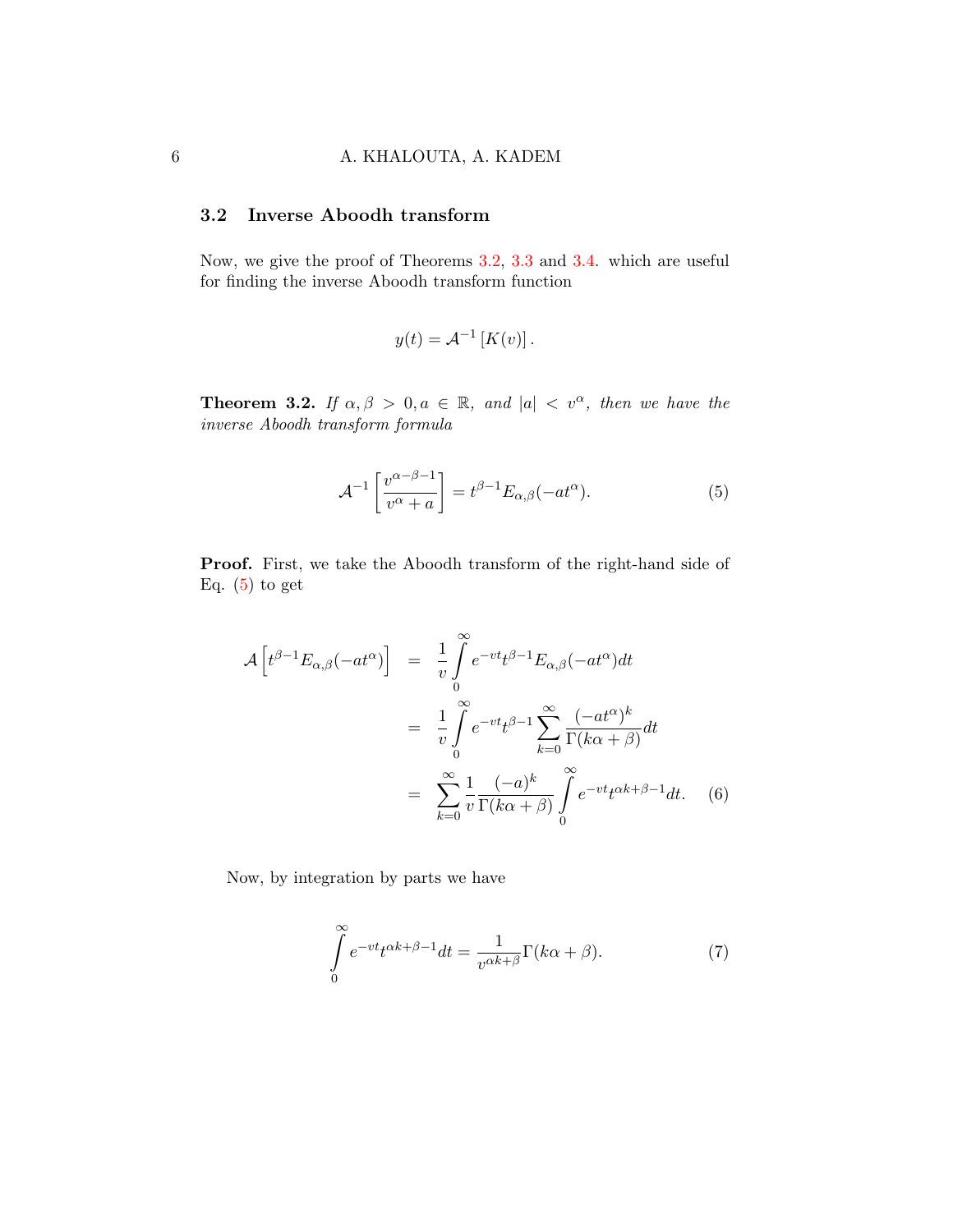By substituting Eq.  $(7)$  into Eq.  $(6)$  we get

<span id="page-6-1"></span>
$$
\mathcal{A}\left[t^{\beta-1}E_{\alpha,\beta}(-at^{\alpha})\right] = \sum_{k=0}^{\infty} \frac{1}{v} \frac{(-a)^k}{\Gamma(k\alpha+\beta)} \frac{1}{v^{\alpha k+\beta}} \Gamma(k\alpha+\beta)
$$

$$
= \sum_{k=0}^{\infty} \frac{1}{v^{\alpha k+\beta+1}} (-a)^k
$$

$$
= \frac{1}{v^{\beta+1}} \sum_{n=0}^{\infty} (-\frac{a}{v^{\alpha}})^k
$$

$$
= \frac{1}{v^{\beta+1}} \frac{v^{\alpha}}{v^{\alpha}+a}, \quad \left|\frac{a}{v^{\alpha}}\right| < 1. \tag{8}
$$

Then, the inverse Aboodh transform of Eq. [\(8\)](#page-6-1) is given by

$$
\mathcal{A}^{-1}\left[\frac{v^{\alpha-\beta-1}}{v^{\alpha}+a}\right] = t^{\beta-1}E_{\alpha,\beta}(-at^{\alpha}).
$$

The proof is complete.  $\square$ 

<span id="page-6-0"></span>**Theorem 3.3.** If  $\alpha \ge \beta > 0, a \in \mathbb{R}$ , and  $|a| < v^{\alpha-\beta}$ , then

<span id="page-6-2"></span>
$$
\mathcal{A}^{-1}\left[\frac{v^{-1}}{\left(v^{\alpha}+av^{\beta}\right)^{n+1}}\right] = t^{\alpha(n+1)-1} \sum_{k=0}^{\infty} \frac{(-a)^k \binom{n+k}{k}}{\Gamma(k\left(\alpha-\beta\right)+(n+1)\alpha)} t^{k(\alpha-\beta)}.
$$
\n(9)

**Proof.** Similarly to the proof of the Theorem [3.2,](#page-5-0) we take the Aboodh transform of the right-hand side of Eq. [\(9\)](#page-6-2), and by integration by parts, we get

$$
\mathcal{A}\left[t^{\alpha(n+1)-1}\sum_{k=0}^{\infty}\frac{(-a)^k\binom{n+k}{k}}{\Gamma(k\left(\alpha-\beta\right)+(n+1)\alpha)}t^{k(\alpha-\beta)}\right]
$$

$$
=\frac{1}{v^{\alpha(n+1)+1}}\sum_{k=0}^{\infty}\left(\frac{-a}{v^{\alpha-\beta}}\right)^k\binom{n+k}{k}.
$$

Using the series expansion of  $(1 + t)^{-(n+1)}$ , of the form

<span id="page-6-3"></span>
$$
\frac{1}{(1+t)^{n+1}} = \sum_{k=0}^{\infty} \binom{n+k}{k} (-t)^k,
$$
\n(10)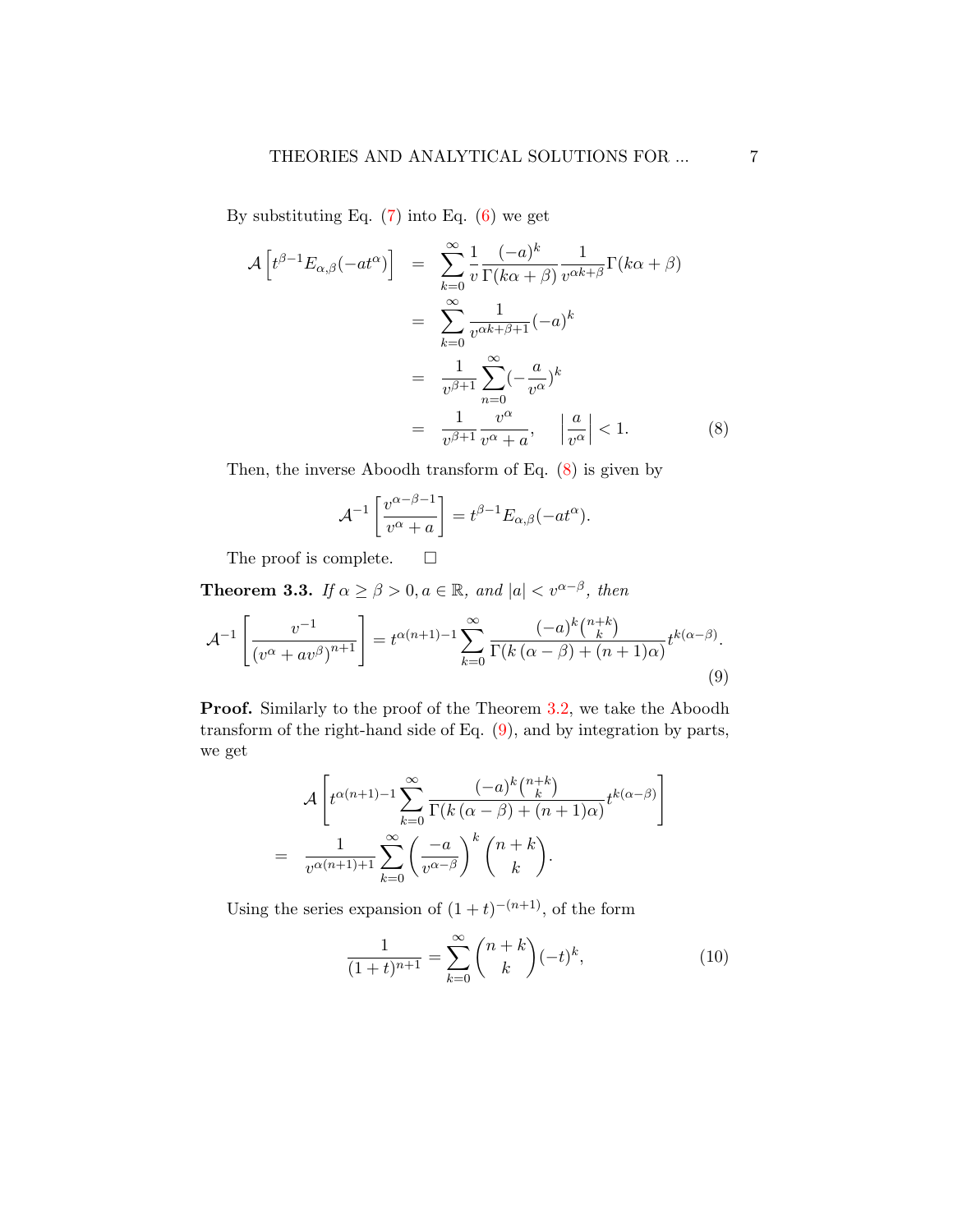we have

<span id="page-7-1"></span>
$$
\mathcal{A}\left[t^{\alpha(n+1)-1}\sum_{k=0}^{\infty}\frac{(-a)^k\binom{n+k}{k}}{\Gamma(k\left(\alpha-\beta\right)+(n+1)\alpha)}t^{k\left(\alpha-\beta\right)}\right]
$$
\n
$$
=\frac{1}{v\left(v^{\alpha}+av^{\beta}\right)^{n+1}},\quad\left|\frac{a}{v^{\alpha-\beta}}\right|<1.\tag{11}
$$

Then, the inverse Aboodh transform of Eq.  $(11)$  is given by

$$
\mathcal{A}^{-1}\left[\frac{v^{-1}}{\left(v^{\alpha}+av^{\beta}\right)^{n+1}}\right] = t^{\alpha(n+1)-1} \sum_{k=0}^{\infty} \frac{(-a)^k \binom{n+k}{k}}{\Gamma(k\left(\alpha-\beta\right)+(n+1)\alpha)} t^{k\left(\alpha-\beta\right)}.
$$

The proof is complete.  $\Box$ 

<span id="page-7-0"></span>**Theorem 3.4.** If  $\alpha \ge \beta, \alpha > \gamma, a \in \mathbb{R}, |\alpha| < v^{\alpha-\beta}$ , and  $|b| < v^{\alpha} + av^{\beta}$ , then

<span id="page-7-2"></span>
$$
\mathcal{A}^{-1} \left[ \frac{v^{\gamma - 1}}{v^{\alpha} + av^{\beta} + b} \right]
$$
  
=  $t^{\alpha - \gamma - 1} \sum_{n=0}^{\infty} \sum_{k=0}^{\infty} \frac{(-b)^n (-a)^k \binom{n+k}{k}}{\Gamma(k(\alpha - \beta) + (n+1)\alpha - \gamma)} t^{k(\alpha - \beta) + n\alpha}.$  (12)

Proof. We take the Aboodh transform of the right-hand side of Eq.  $(12)$ , by integration by parts and using the series expansion  $(10)$ , we get

<span id="page-7-3"></span>
$$
\mathcal{A}\left[t^{\alpha-\gamma-1}\sum_{n=0}^{\infty}\sum_{k=0}^{\infty}\frac{(-b)^{n}(-a)^{k}\binom{n+k}{k}}{\Gamma(k(\alpha-\beta)+(n+1)\alpha-\gamma)}t^{k(\alpha-\beta)+n\alpha}\right]
$$
\n
$$
=\sum_{n=0}^{\infty}\frac{(-b)^{n}}{v^{1-\gamma}}\frac{1}{(v^{\alpha}+av^{\beta})^{n+1}}, \quad \left|\frac{a}{v^{\alpha-\beta}}\right|<1
$$
\n
$$
=\frac{v^{\gamma-1}}{v^{\alpha}+av^{\beta}}\sum_{n=0}^{\infty}\left(\frac{-b}{v^{\alpha}+av^{\beta}}\right)^{n}
$$
\n
$$
=\frac{v^{\gamma-1}}{v^{\alpha}+av^{\beta}+b}, \quad \left|\frac{b}{v^{\alpha}+av^{\beta}}\right|<1.
$$
\n(13)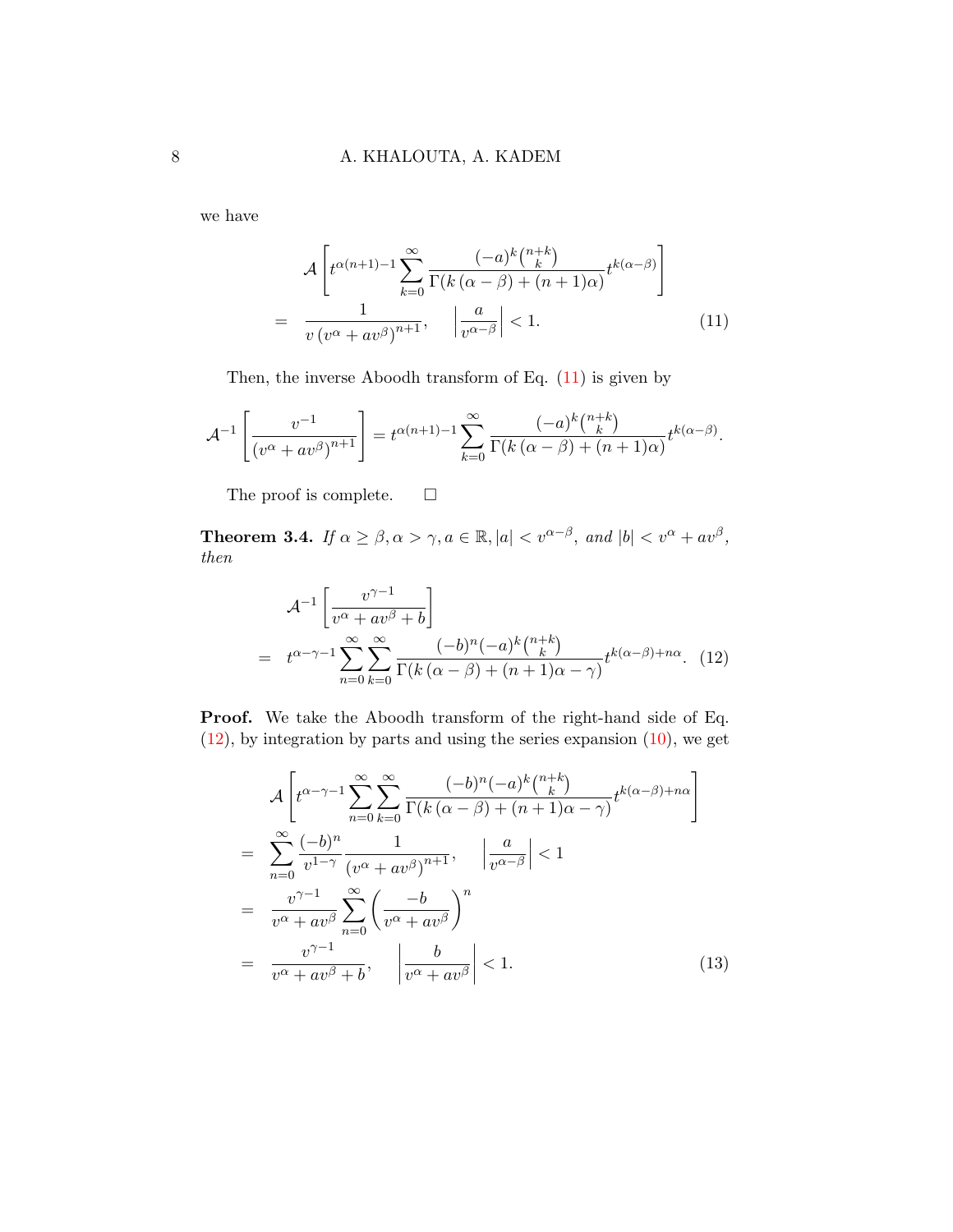Then, the inverse Aboodh transform of Eq. [\(13\)](#page-7-3) is given by

$$
\mathcal{A}^{-1} \left[ \frac{v^{\gamma - 1}}{v^{\alpha} + av^{\beta} + b} \right]
$$
  
=  $t^{\alpha - \gamma - 1} \sum_{n=0}^{\infty} \sum_{k=0}^{\infty} \frac{(-b)^n (-a)^k \binom{n+k}{k}}{\Gamma(k (\alpha - \beta) + (n+1)\alpha - \gamma)} t^{k(\alpha - \beta) + n\alpha}.$ 

The proof is complete.  $\square$ 

### 3.3 Aboodh transform for fractional derivatives

<span id="page-8-1"></span>**Theorem 3.5.** If  $K(v)$  is the Aboodh transform of  $y(t)$ , then the Aboodh transform of the Riemann-Liouville fractional integral for the function  $y(t)$  of order  $\alpha$ , is given by

$$
\mathcal{A}\left[I^{\alpha}y(t)\right] = \frac{1}{v^{\alpha}}K(v).
$$

**Proof.** The Riemann-Liouville fractional integral for the function  $y(t)$ , as in  $(1)$ , can be expressed as the convolution

<span id="page-8-0"></span>
$$
I^{\alpha}y(t) = \frac{1}{\Gamma(\alpha)}t^{\alpha-1} * y(t).
$$
 (14)

Applying the Aboodh transform in the Eq. [\(14\)](#page-8-0) and using the properties 3 and 5, we have

$$
\mathcal{A}[I^{\alpha}y(t)] = \mathcal{A}\left[\frac{1}{\Gamma(\alpha)}t^{\alpha-1} * y(t)\right] = v\mathcal{A}\left[\frac{t^{\alpha-1}}{\Gamma(\alpha)}\right]\mathcal{A}[y(t)]
$$

$$
= v\frac{1}{v^{\alpha+1}}K(v) = \frac{1}{v^{\alpha}}K(v).
$$

The proof is complete.  $\square$ 

<span id="page-8-2"></span>**Theorem 3.6.** Let  $n \in \mathbb{N}^*$  and  $\alpha > 0$  be such that  $n - 1 < \alpha \leq n$ and  $K(v)$  be the Aboodh transform of the function  $y(t)$ , then the Aboodh transform denoted by  $K_{\alpha}^{R}(v)$  of the Riemann-Liouville fractional derivative of  $y(t)$  of order  $\alpha$ , is given by

$$
\mathcal{A}\left[{}^{R}D^{\alpha}y(t)\right] = K_{\alpha}^{R}(v) = v^{\alpha}K(v) - \sum_{k=0}^{n-1} \frac{1}{v^{1-k}} \left[{}^{R}D^{\alpha-k-1}y(t)\right]_{t=0}.
$$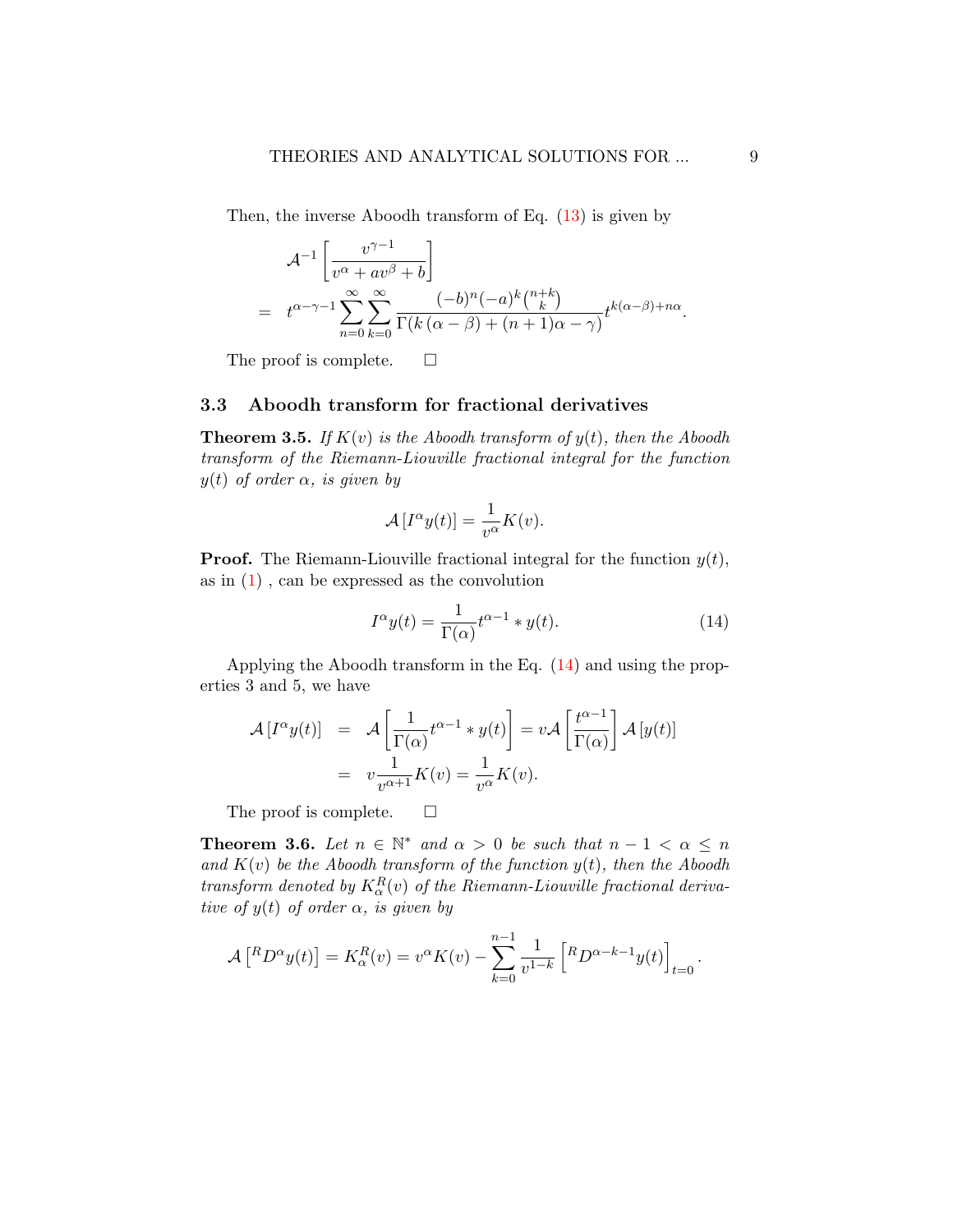Proof. Since

$$
{}^{R}D^{\alpha}y(t) = D^{n}I^{n-\alpha}y(t) = \frac{d^{n}}{dt^{n}}I^{n-\alpha}y(t).
$$

Let

<span id="page-9-0"></span>
$$
g(t) = I^{n-\alpha}y(t),
$$
\n(15)

then

$$
{}^{R}D^{\alpha}y(t) = \frac{d^{n}}{dt^{n}}g(t) = g^{(n)}(t).
$$

Applying the Aboodh transform on both sides of [\(15\)](#page-9-0) using the Theorem [3.5,](#page-8-1) we get

<span id="page-9-2"></span>
$$
G(v) = \mathcal{A}[g(t)] = \mathcal{A}[I^{n-\alpha}y(t)] = \frac{1}{v^{n-\alpha}}K(v).
$$
 (16)

Also, we have from the Property 2

<span id="page-9-3"></span>
$$
\mathcal{A}\begin{bmatrix} ^R D^{\alpha} f(t) \end{bmatrix} = \mathcal{A}\begin{bmatrix} \frac{d^n}{dt^n} g(t) \end{bmatrix} = v^n G(v) - \sum_{k=0}^{n-1} \frac{[g^{(k)}(t)]_{t=0}}{v^{2-n+k}}
$$

$$
= v^n G(v) - \sum_{k=0}^{n-1} \frac{1}{v^{1-k}} \left[ g^{(n-k-1)}(t) \right]_{t=0} . \tag{17}
$$

From the Definition of the Riemann-Liouville fractional derivative as in  $(2)$ , we obtain

<span id="page-9-1"></span>
$$
\[g^{(n-k-1)}(t)\]_{t=0} = \left[\frac{d^{n-k-1}}{dt^{n-k-1}}g(t)\right]_{t=0}
$$

$$
= \left[D^{n-k-1}I^{n-\alpha}y(t)\right]_{t=0}
$$

$$
= \left[RD^{\alpha-k-1}y(t)\right]_{t=0}.
$$
(18)

Hence, by using Eqs.  $(18)$  and  $(16)$  in  $(17)$ , we get

$$
\mathcal{A}\left[{}^{R}D^{\alpha}y(t)\right] = K_{\alpha}^{R}(v) = v^{\alpha}K(v) - \sum_{k=0}^{n-1} \frac{1}{v^{1-k}} \left[{}^{R}D^{\alpha-k-1}y(t)\right]_{t=0}.
$$

The proof is complete.  $\square$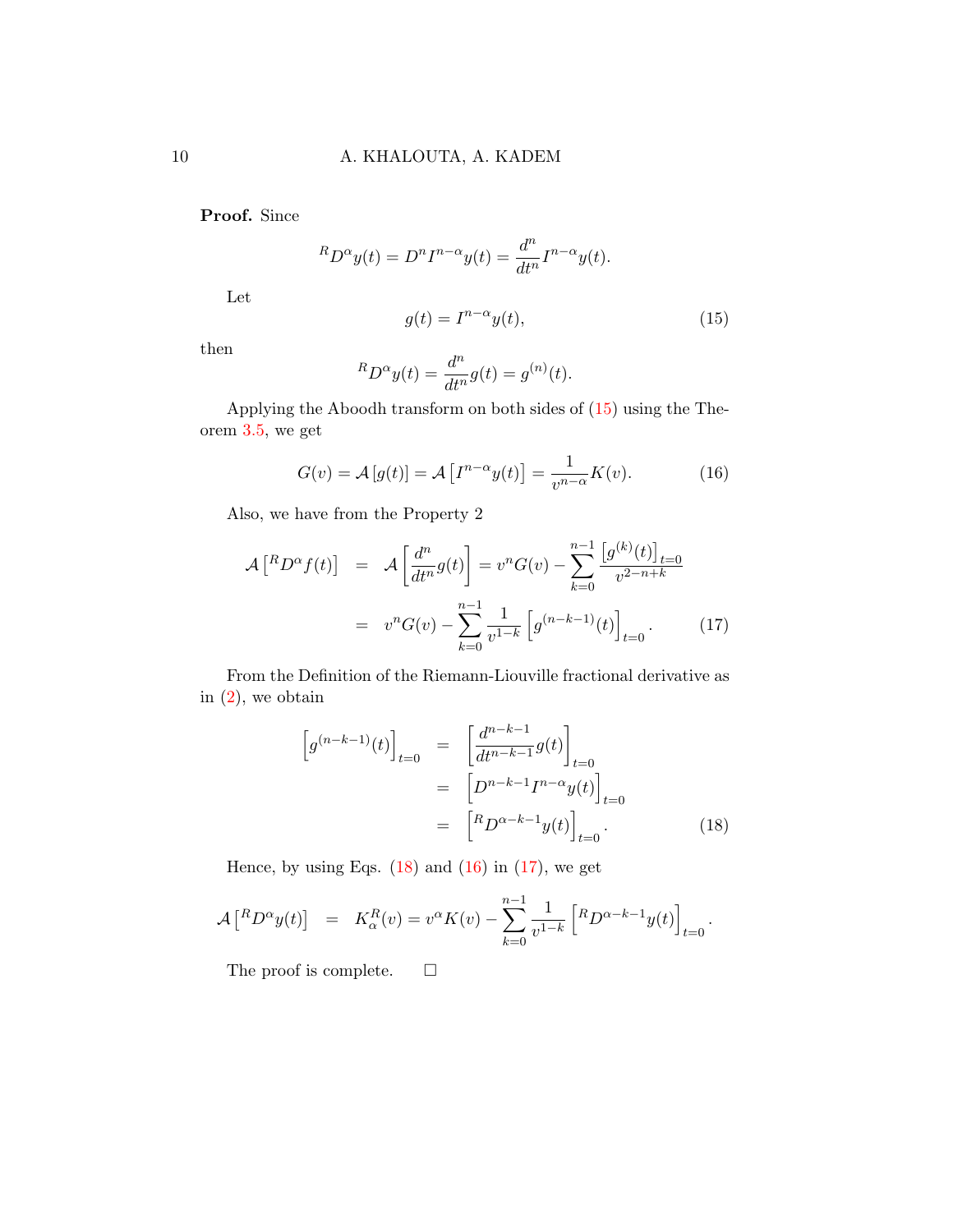<span id="page-10-2"></span>**Theorem 3.7.** Let  $n \in \mathbb{N}^*$  and  $\alpha > 0$  be such that  $n - 1 < \alpha \leq n$ and  $K(v)$  be the Aboodh transform of the function  $y(t)$ , then the Aboodh transform denoted by  $K_{\alpha}(v)$  of the Caputo-Liouville fractional derivative of yt) of order  $\alpha$ , is given by

$$
\mathcal{A}\left[{}^{C}D^{\alpha}f(t)\right] = K_{\alpha}(v) = v^{\alpha}K(v) - \sum_{k=0}^{n-1} \frac{\left[D^{k}y(t)\right]_{t=0}}{v^{2-\alpha+k}}.
$$

Proof. Let

$$
g(t) = y^{(n)}(t),
$$

then by the Definition of the Caputo-Liouville fractional derivative as in [\(3\)](#page-3-1), we obtain

<span id="page-10-0"></span>
$$
{}^{C}D^{\alpha}f(t) = \frac{1}{\Gamma(n-\alpha)} \int_{0}^{t} (t-\xi)^{n-\alpha-1} y^{(n)}(\xi) d\xi
$$

$$
= \frac{1}{\Gamma(n-\alpha)} \int_{0}^{t} (t-\xi)^{n-\alpha-1} g(\xi) d\xi = I^{n-\alpha}g(t). \quad (19)
$$

Applying the Aboodh transform on both sides of [\(19\)](#page-10-0) using the Theorem [3.5,](#page-8-1) we get

<span id="page-10-1"></span>
$$
\mathcal{A}\left[{}^{C}D^{\alpha}y(t)\right] = \mathcal{A}\left[I^{n-\alpha}g(t)\right] = \frac{1}{v^{n-\alpha}}G(v). \tag{20}
$$

Also, we have from the Property 2

$$
\mathcal{A}[g(t)] = \mathcal{A}[y^{(n)}(t)],
$$
  
\n
$$
G(v) = v^{n} K(v) - \sum_{k=0}^{n-1} \frac{[y^{(k)}(t)]_{t=0}}{v^{2-n+k}}.
$$

Hence, [\(20\)](#page-10-1) becomes

$$
\mathcal{A}\begin{bmatrix} ^C D^{\alpha} y(t) \end{bmatrix} = \frac{1}{v^{n-\alpha}} \left( v^n K(v) - \sum_{k=0}^{n-1} \frac{\left[ y^{(k)}(t) \right]_{t=0}}{v^{2-n+k}} \right)
$$
  
= 
$$
v^{\alpha} K(v) - \sum_{k=0}^{n-1} \frac{\left[ D^k y(t) \right]_{t=0}}{v^{2-\alpha+k}} = K_{\alpha}(v).
$$

The proof is complete.  $\square$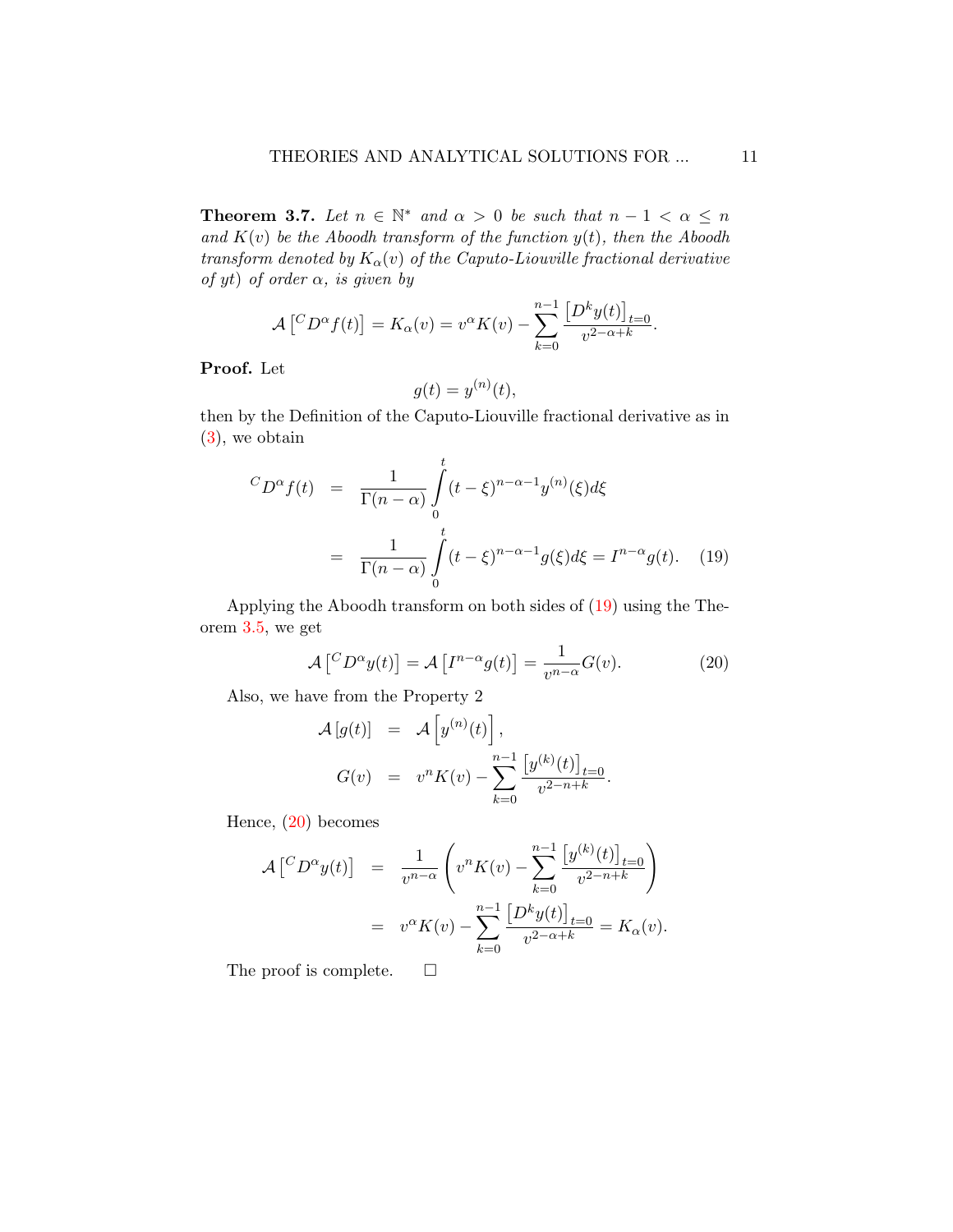# 4 Examples

In this section, six numerical examples are presented to illustrate the accuracy and effectiveness of the proposed method.

Example 4.1. Consider the following linear fractional initial value problem [\[18\]](#page-17-8)

<span id="page-11-0"></span>
$$
{}^{R}D^{1/2}y(t) + y(t) = 0,
$$
\n(21)

subject to the initial condition

<span id="page-11-1"></span>
$$
\[R_{D^{-1/2}y(t)}\]_{t=0} = 2,\tag{22}
$$

where  ${}^R D^{1/2}$  is the Riemann-Liouville fractional derivative operator of order 1/2.

Applying the Aboodh transform on both sides of Eq. [\(21\)](#page-11-0) and using the Theorem [3.6,](#page-8-2) we get

<span id="page-11-2"></span>
$$
v^{1/2}K(v) + \sum_{k=0}^{n-1} \frac{1}{v^{1-k}} \left[ {^R}D^{1/2-k-1}f(t) \right]_{t=0} + K(v) = 0.
$$
 (23)

Substituting Eq.  $(22)$  into Eq.  $(23)$ , we get

$$
(v^{1/2} + 1) K(v) - \frac{2}{v} = 0.
$$

So

$$
K(v) = \mathcal{A}[y(t)] = \frac{2v^{-1}}{v^{1/2} + 1}.
$$

Using the Theorem [3.2,](#page-5-0) the exact solution of this problem can be obtained as

$$
y(t) = 2t^{-1/2} E_{\frac{1}{2},\frac{1}{2}}(-t^{1/2}).
$$

Example 4.2. Consider the initial value problem for a non-homogeneous fractional differential equation [\[18\]](#page-17-8)

<span id="page-11-3"></span>
$$
{}^{R}D^{\alpha}y(t) - \lambda y(t) = h(t), \quad t > 0, n - 1 < \alpha \le n,
$$
 (24)

subject to the initial conditions

<span id="page-11-4"></span>
$$
\[R D^{\alpha-k-1} y(t)\]_{t=0} = b_k, \quad k = 0, 1, 2, ..., \tag{25}
$$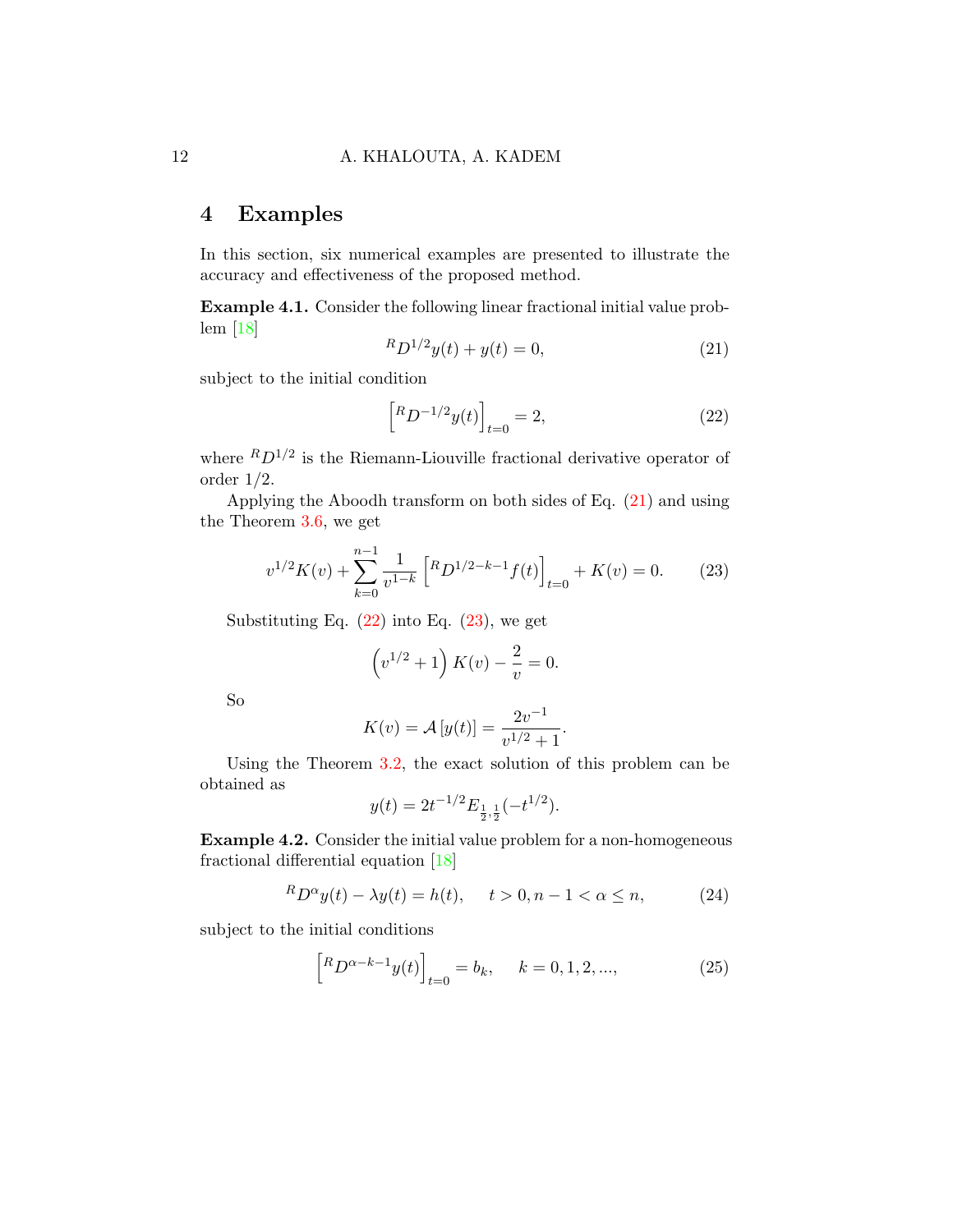where  $\lambda$  and  $b_k$  are constants and fractional derivative  ${}^R D^{\alpha}$  is the Riemann-Liouville fractional derivative operator of order  $\alpha, n - 1 < \alpha \leq n$ .

Applying the Aboodh transform on both sides of Eq. [\(24\)](#page-11-3) and using the Theorem [3.6,](#page-8-2) we get

<span id="page-12-0"></span>
$$
v^{\alpha}K(v) - \sum_{k=0}^{n-1} \frac{1}{v^{1-k}} \left[ D^{\alpha-k-1}f(t) \right]_{t=0} - \lambda K(v) = H(v). \tag{26}
$$

Substituting Eq.  $(25)$  into Eq.  $(26)$ , we get

$$
(v^{\alpha} - \lambda) K(v) - \sum_{k=0}^{n-1} \frac{1}{v^{1-k}} b_k = H(v).
$$

So

$$
K(v) = \mathcal{A}[y(t)] = \frac{1}{v^{\alpha} - \lambda}H(v) + \sum_{k=0}^{n-1} \frac{v^{k-1}}{v^{\alpha} - \lambda}b_k.
$$

Using the Theorem [3.2,](#page-5-0) and the Convolution property, we get

$$
y(t) = [t^{\alpha-1}E_{\alpha,\alpha}(\lambda t^{\alpha}) * h(t)] + \sum_{k=0}^{n-1} b_k t^{\alpha-k-1} E_{\alpha,\alpha-k}(\lambda t^{\alpha})
$$
  

$$
= \int_{0}^{\infty} (t-\xi)^{\alpha-1} E_{\alpha,\alpha}(\lambda (t-\xi)^{\alpha}) h(\xi) d\xi + \sum_{k=0}^{n-1} b_k t^{\alpha-k-1} E_{\alpha,\alpha-k}(\lambda t^{\alpha}).
$$

This is the exact solution of this problem.

Example 4.3. Consider the initial value problem of non-homogeneous Bagley-Torvik equation [\[6\]](#page-16-9)

<span id="page-12-1"></span>
$$
y''(t) + C D^{3/2}y(t) + y(t) = 1 + t,
$$
\n(27)

subject to the initial conditions

<span id="page-12-2"></span>
$$
y(0) = y'(0) = 1,\t(28)
$$

where  $CD^{3/2}$  is the Caputo-Liouville fractional derivative operator of order 3/2.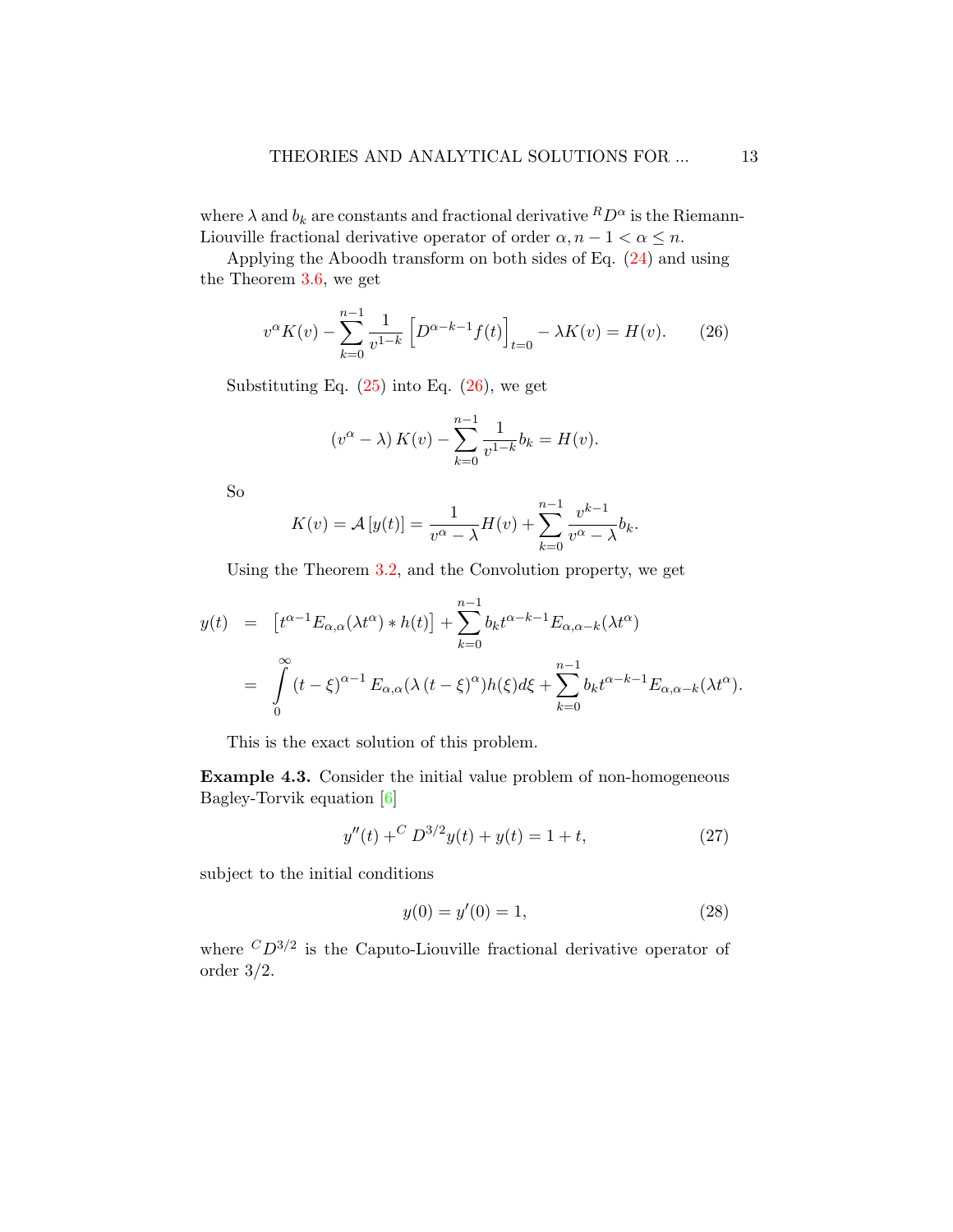Applying the Aboodh transform on both sides of Eq. [\(27\)](#page-12-1), and using Theorem [3.7,](#page-10-2) we get

<span id="page-13-0"></span>
$$
v^{2}K(v) - y(0) - \frac{1}{v}y'(0) + v^{3/2}K(v) - \frac{1}{v^{1/2}}y(0) - \frac{1}{v^{3/2}}y'(0)
$$
  
+  $K(v) = \frac{1}{v^{2}} + \frac{1}{v^{3}}.$  (29)

Substituting Eq.  $(28)$  into Eq.  $(29)$ , we get

<span id="page-13-1"></span>
$$
K(v)\left[v^2 + v^{3/2} + 1\right] = \frac{1}{v^2} + \frac{1}{v^3} + 1 + \frac{1}{v} + \frac{1}{v^{1/2}} + \frac{1}{v^{3/2}}.\tag{30}
$$

Then Eq. [\(30\)](#page-13-1) becomes

$$
K(v)\left[v^2 + v^{3/2} + 1\right] = \left(\frac{1}{v^2} + \frac{1}{v^3}\right)\left(v^2 + v^{3/2} + 1\right).
$$

So

<span id="page-13-2"></span>
$$
K(v) = \mathcal{A}[y(t)] = \frac{1}{v^2} + \frac{1}{v^3}.
$$
 (31)

Taking the inverse Aboodh transform of Eq. [\(31\)](#page-13-2), we have

$$
y(t) = 1 + t.
$$

This is the exact solution of this problem.

Example 4.4. Consider the following linear fractional initial value problem [\[9,](#page-16-4) [17,](#page-17-9) [24\]](#page-18-4)

<span id="page-13-4"></span>
$$
{}^{C}D^{\alpha}y(t) + y(t) = 0,\t\t(32)
$$

subject to the initial conditions

<span id="page-13-3"></span>
$$
y(0) = 1, y'(0) = 0,
$$
\n(33)

where  ${}^C D^{\alpha}$  is the Caputo-Liouville fractional derivative operator of order  $\alpha, 0 < \alpha \leq 2$ .

The second initial condition in [\(33\)](#page-13-3) is for  $\alpha > 1$  only. In two cases of  $\alpha$ ,  $\mathcal{A} \left[ {^C}D^{\alpha}y(t) \right]$  is obtained as

1- For  $\alpha < 1$ 

$$
\mathcal{A}\left[{}^{C}D^{\alpha}y(t)\right] = \frac{v^2K(v) - 1}{v^{2-\alpha}} = v^{\alpha}K(v) - v^{\alpha-2}.
$$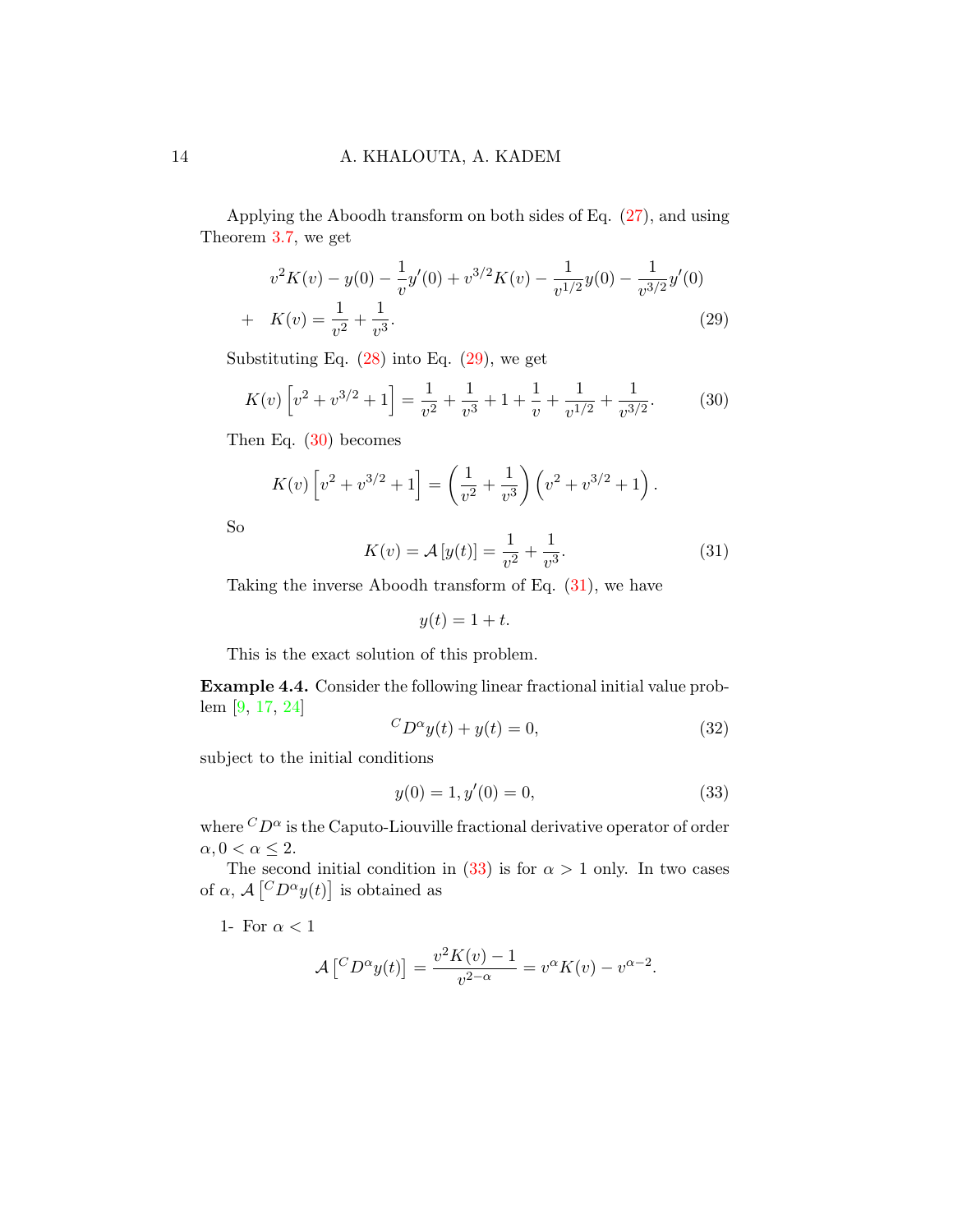2- For  $\alpha > 1$ 

$$
\mathcal{A}\left[{}^{C}D^{\alpha}y(t)\right] = \frac{vK(v) - v^{-1}}{v^{1-\alpha}} = v^{\alpha}K(v) - v^{\alpha-2}.
$$

Which are the same.

Applying the Aboodh transform to both sides of Eq. [\(32\)](#page-13-4) and using the Theorem [3.7,](#page-10-2) we get

$$
v^{\alpha}K(v) - v^{\alpha - 2} + K(v) = 0.
$$

So

$$
K(v) = \mathcal{A}[y(t)] = \frac{v^{\alpha - 2}}{v^{\alpha} + 1}.
$$

Using the Theorem [3.2,](#page-5-0) the exact solution of this problem can be obtained as

$$
y(t) = E_{\alpha}(-t^{\alpha}).
$$

Example 4.5. Consider the following linear fractional initial value problem [\[22\]](#page-18-0)  $\overline{C}$ 

<span id="page-14-0"></span>
$$
D^{\alpha}y(t) = y(t) + 1,\tag{34}
$$

subject to the initial condition

<span id="page-14-1"></span>
$$
y(0) = 0,\t\t(35)
$$

where  ${}^C D^{\alpha}$  is the Caputo-Liouville fractional derivative operator of order  $\alpha, 0 < \alpha \leq 1$ .

Applying the Aboodh transform to both sides of Eq. [\(34\)](#page-14-0) and using the Theorem  $3.7$  with the initial condition  $(35)$ , we get

$$
v^{\alpha}K(v) = K(v) + \frac{1}{v^2}.
$$

So

$$
K(v) = \mathcal{A}[y(t)] = \frac{v^{-2}}{v^{\alpha} - 1}.
$$

Using the Theorem [3.2,](#page-5-0) the exact solution of this problem can be obtained as

$$
y(t) = t^{\alpha} E_{\alpha, \alpha+1}(t^{\alpha}).
$$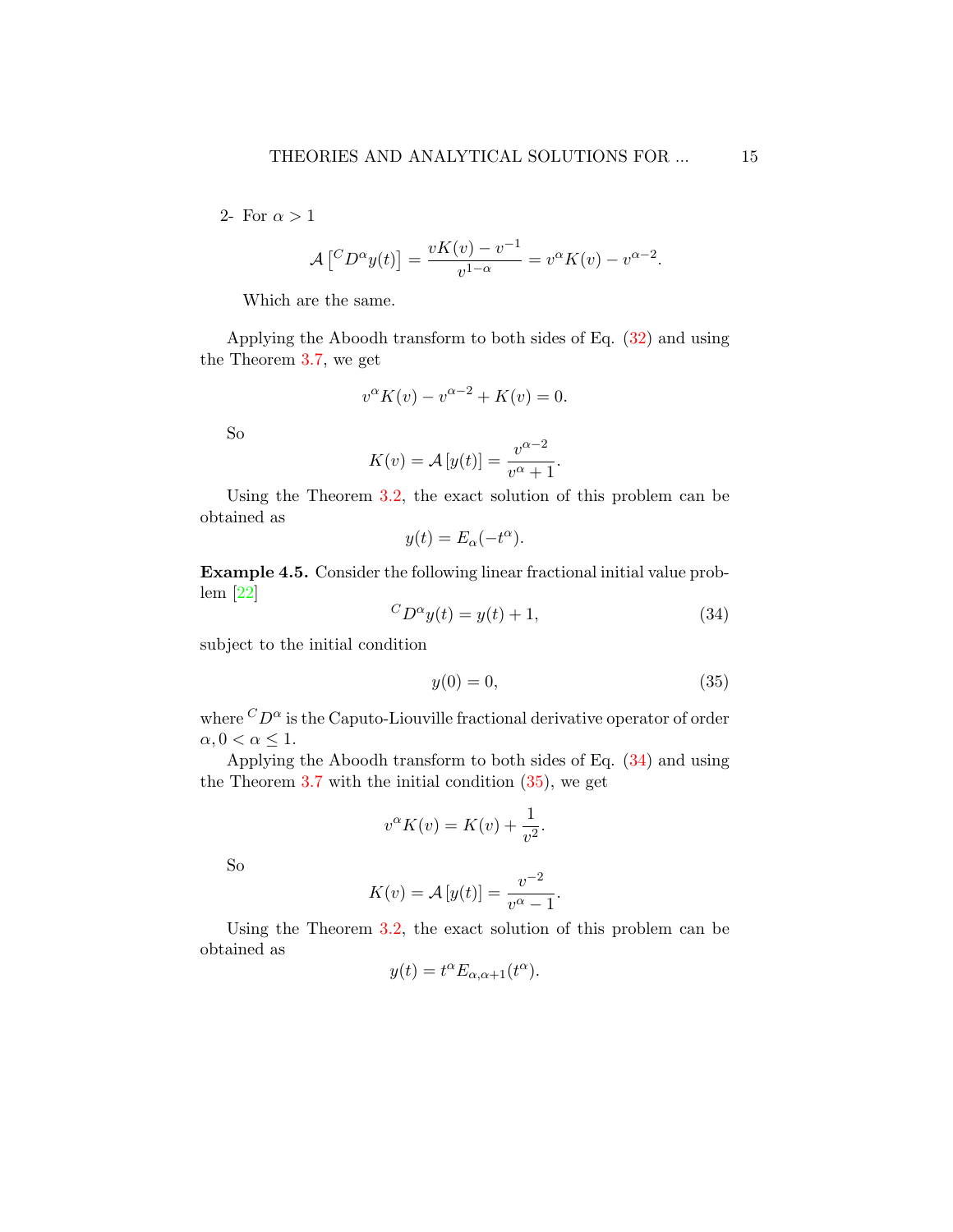Example 4.6. Consider the composite fractional oscillation equation [\[22\]](#page-18-0)

<span id="page-15-0"></span>
$$
y''(t) - a^C D^{\alpha} y(t) - by(t) = 8,
$$
\n(36)

subject to the initial conditions

<span id="page-15-1"></span>
$$
y(0) = y'(0) = 0,\t\t(37)
$$

where  ${}^C D^{\alpha}$  is the Caputo-Liouville fractional derivative operator of order  $\alpha, 1 < \alpha \leq 2$ .

Applying the Aboodh transform to both sides of Eq. [\(36\)](#page-15-0) and using the Theorem  $3.7$  with the initial conditions  $(37)$ , we get

$$
v^{2}K(v) - av^{\alpha}K(v) - bK(v) = \frac{8}{v^{2}}.
$$

So

$$
K(v) = \mathcal{A}[y(t)] = \frac{8v^{-2}}{v^2 - av^{\alpha} - b}.
$$

Using the Theorem [3.4,](#page-7-0) the exact solution of this problem can be obtained as

$$
y(t) = 8t^{2} \sum_{n=0}^{\infty} \sum_{k=0}^{\infty} \frac{b^{n} a^{k} {n+k \choose k}}{\Gamma(k(2-\alpha) + 2(n+1) + 1)} t^{k(2-\alpha)+2n}.
$$

## 5 Conclusion

In this paper, a new technique called the inverse fractional Aboodh transform method have been successfully applied to homogenous and non-homogenous linear fractional differential equations. We proved six theorems related to this method. The solutions obtained by our technique were in excellent agreement with those obtained via previous works and also conformed with the exact solution to confirm the effectiveness and accuracy of this technique. It is concluded that this technique is very powerful mathematical tool for solving different kinds linear fractional differential equations.

#### Acknowledgements

The authors would like to thank Professor Mazyar Zarepour (Managing Editor) as well as the anonymous referees who have made valuable and careful comments, which improved the paper considerably.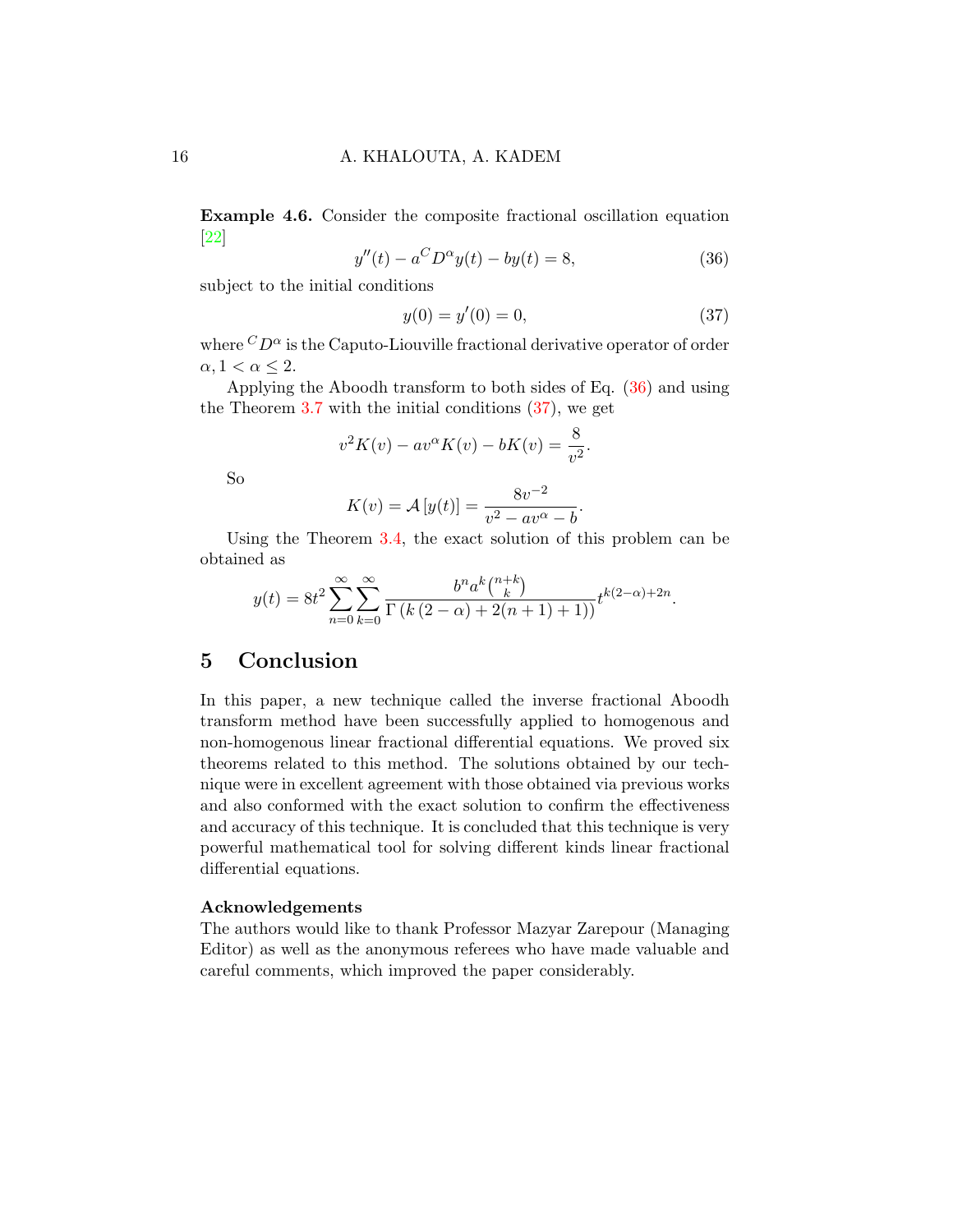## References

- <span id="page-16-8"></span>[1] K. S. Aboodh, The new integral transform "Aboodh transform", Global Journal of Pure and Applied Mathematics, 9 (2013), 35-43.
- <span id="page-16-0"></span>[2] O. P. Agrawal and D. Baleanu, Hamiltonian formulation and a direct numerical scheme for fractional optimal control problems, J. Vib. Control., 13 (2007), 1269-1281.
- <span id="page-16-3"></span>[3] A. Arikoglu and I. Ozkol, Solution of fractional differential equations by using differential transform method, Chaos Solitons Fractals, 34 (2007), 1473-1481.
- <span id="page-16-6"></span>[4] R. L. Bagley and P. J. Torvik, A theoretical basis for the application of fractional calculus to viscoelasticity, Journal of Rheology, 27 (1983), 201-210.
- <span id="page-16-7"></span>[5] R. L. Bagley and P. J. Torvik, Fractional calculus in the transient analysis of viscoelastically damped structures, AIAA Journal, 23 (1985), 918-925.
- <span id="page-16-9"></span>[6] M. K. Bansal and R. Jain, Anlytical solution of Bagley-Torvik equation by generalize differential transform, International Journal of Pure and Applied Mathematics, 110 (2016), 265-273.
- <span id="page-16-5"></span>[7] S. Butera and M. Di Paola, Fractional differential equations solved by using Mellin transform, *Commun. Nonlinear Sci. Numer.* Simul.,19 (2014), 2220-2227.
- <span id="page-16-2"></span>[8] J. F Cheng and Y. M Chu, Solution to the linear fractional differential equation using Adomian decomposition dethod, Math. Probl. Eng., 2011, Article ID 587068, (2011).
- <span id="page-16-4"></span>[9] I. Hashim, O. Abdulaziz, and S. Momani, Homotopy analysis method for fractional IVPs, Commun. Nonlinear Sci. Numer. Simul., 14 (2009), 674-684.
- <span id="page-16-1"></span>[10] R. Herrmann, Fractional Calculus: An Introduction for Physicists, World Scientific, New Jerzey, (2014).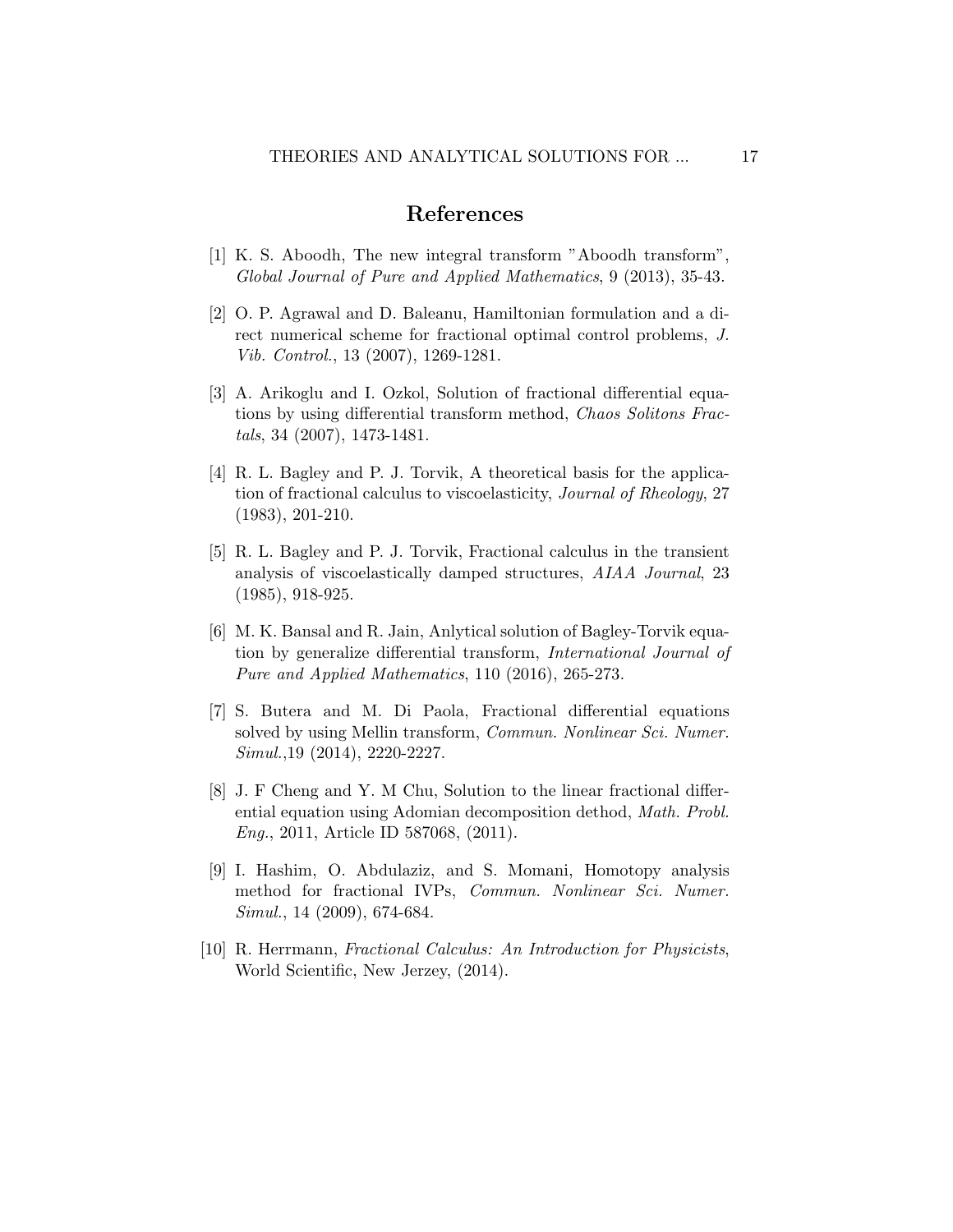- <span id="page-17-0"></span>[11] I. S. Jesus and J. A. Tenreiro Machado, Fractional control of heat diffusion systems, Nonlinear Dyn., 54 (2008), 263-282.
- <span id="page-17-1"></span>[12] A. Khalouta, A. Kadem, A new numerical technique for solving Caputo time-fractional biological population equation, AIMS Mathematics, 4 (2019), 1307-1319.
- <span id="page-17-3"></span>[13] A. Khalouta and A. Kadem, A new representation of exact solutions for nonlinear time-fractional wave-like equations with variable coeffcients, Nonlinear Dyn. Syst. Theory, 19 (2019), 319-330.
- <span id="page-17-2"></span>[14] A. Khalouta, A. Kadem, New analytical method for solving nonlinear time-fractional reaction-diffusion-convection problems, Rev. Colombiana Mat., 54 (2020), 1-11.
- <span id="page-17-4"></span>[15] A. Khalouta and A. Kadem, Solution of the fractional Bratu-type equation via fractional residual power series method, Tatra Mt. Math. Publ., 76 (2020), 1-16.
- <span id="page-17-7"></span>[16] A. A. Kilbas, H. M. Srivastava and J. J. Trujillo, Theory and Applications of Fractional Differential Equations, Elsevier, Amsterdam, (2006).
- <span id="page-17-9"></span>[17] P. Kumar and O. P. Agrawal, An approximate method for numerical solution of fractional differential equations, *Signal Processing*, 86 (2006), 2602-2610.
- <span id="page-17-8"></span>[18] Z. B. Li, An extended fractional complex transform, Int. J. Nonlinear Sci. Numer. Simul., 11 (2010), 335-337
- <span id="page-17-5"></span>[19] S. Lin and C. Lu, Laplace transform for solving some families of fractional differential equations and its applications, Adv Differ Equ., 2013, 137 (2013). https://doi.org/10.1186/1687-1847-2013- 137.
- <span id="page-17-6"></span>[20] Y. F. Luchko, H. Matr´ınez, and J. J. Trujillo, Fractional Fourier transform and some of its applications, Fract. Calc. Appl. Anal., 11 (2008), 457-470.